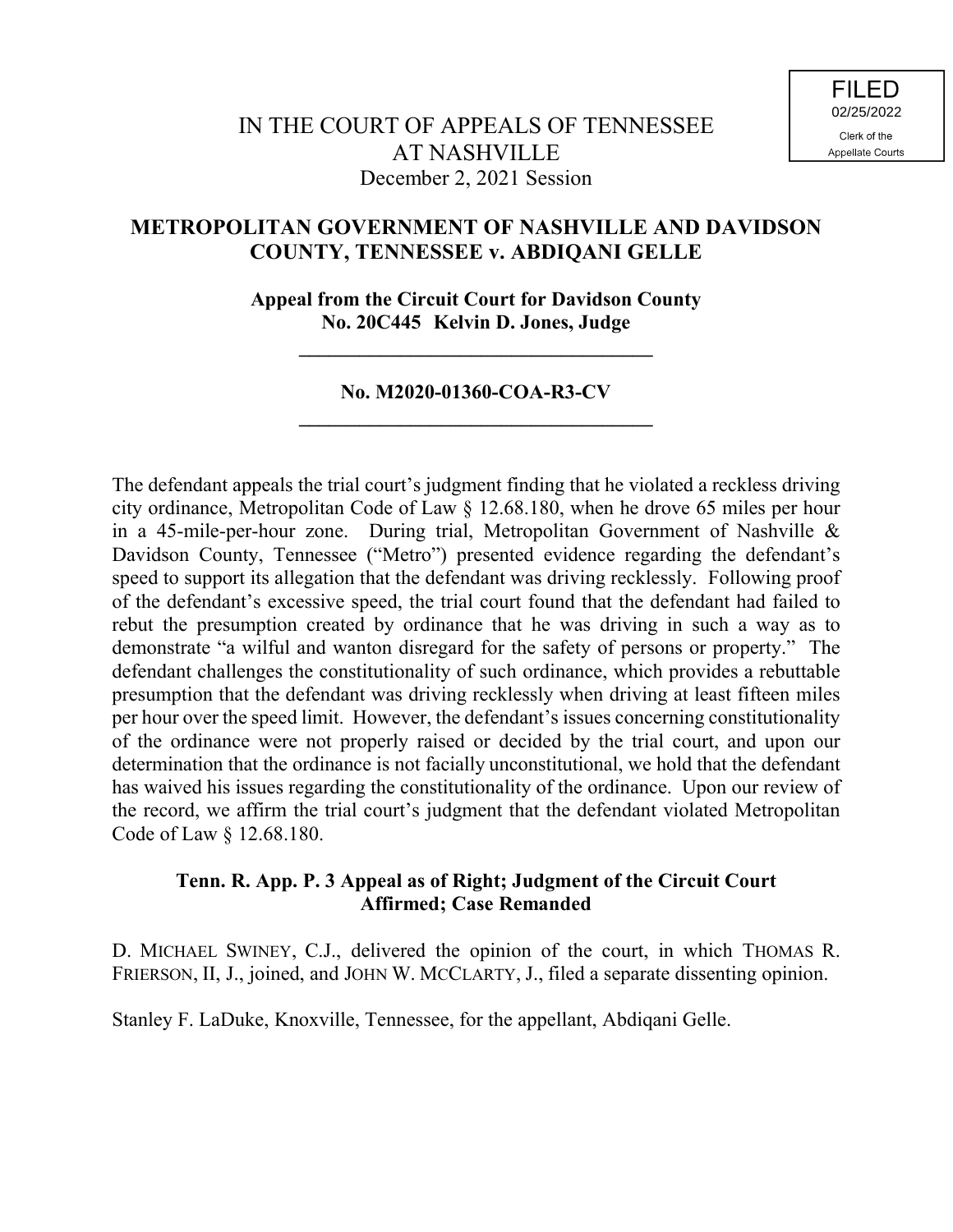Wallace Dietz, Director of Law, and Joshua Thomas, Assistant Metropolitan Attorney, Nashville, Tennessee, for the appellee, Metropolitan Government of Nashville & Davidson County, Tennessee.

### **OPINION**

#### **Background**

On December 28, 2019, at approximately 10:17 P.M., a police officer for the Metro Nashville Police Department issued a traffic citation to Abdiqani Gelle ("Defendant") for Reckless Driving for violating Metropolitan Code of Law § 12.68.180. The citation provides that Defendant was cited for driving 65 miles per hour in a 45-mile-per-hour zone. The face of the citation indicates that Defendant refused to sign the citation.

This matter was heard initially by and appealed from the Metropolitan General Sessions Court of Davidson County, Tennessee. The Davidson County Circuit Court ("the Trial Court") conducted a bench trial regarding the *de novo* appeal in August 2020. During opening arguments, the following transpired:

DEFENDANT'S ATTORNEY: And the legal argument would be that the - this type of a rebuttable presumption of shifting of the duty of proof in this case would constitute conflict or assault of contradiction with the due process. And the first argument that comes to mind in this case would be well, this should be allowed because this is all a civil matter. I haven't dealt with rebuttal presumption much in my practice. Something like that exists in summary judgment or presentation of proof attached to a complaint can be rebutted -- can provide proof that those documents are accurate unless they're challenged.

So the main reason that this is not -- this crosses over the procedural line is a substantive problem due process is because of the consequences. And even though this is a civil matter, the -- it's a traffic -- [Defendant has] been charged by a government for driving reckless. And before the government he now has to prove that he -- that he's innocent or that he wasn't driving reckless. That's the shifting of the burden in this case. If he loses, if there's a conviction, as a commercial driver the facts would show that he would receive at least seven points on his driving license for this type of an act and it will show up on his driving record as reckless driving. It doesn't distinguish between oh, this is just a city case. It's reckless driving. It could be construed as a violation of the TCA even by looking at the MVR [Motor Vehicle Record]. So the consequences are severe enough I think, Your Honor, to create a due process problem here. Even though it's not criminal,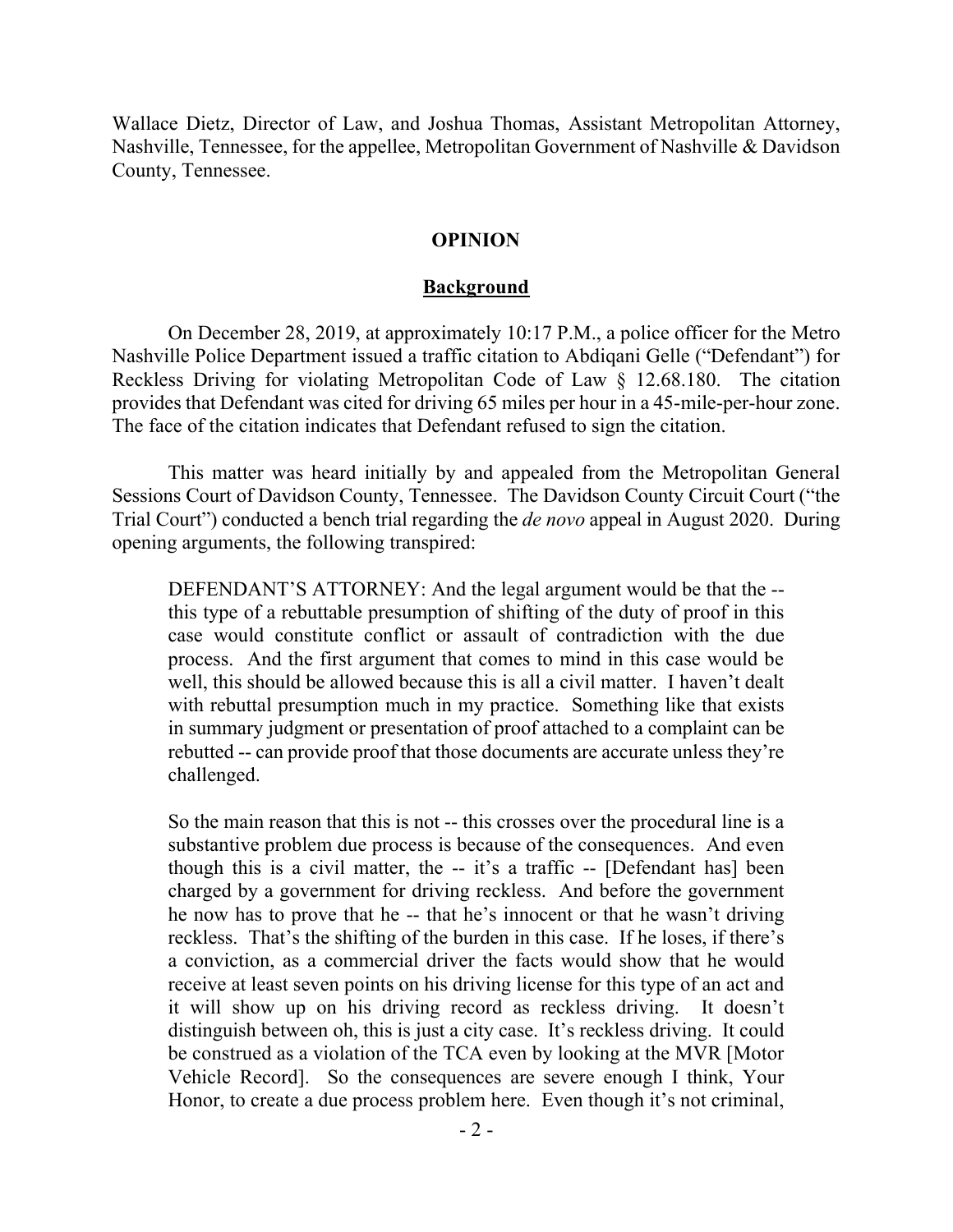it's -- even a traffic case is considered -- the best definition is quasi-criminal. And I think that exists in this case even though it's just a civil statute with a civil penalty. The consequences are the same as if he was charged with a state -- if he's found guilty of a state offense, except for the jail time and the fine. So that's the --

THE COURT: So the argument is it's a due process issue here or what's the argument?

DEFENDANT'S ATTORNEY: Well, I don't know if it would be due process or unconstitutional, but it seems like the burden shifting has to do with the process of the law. If [Defendant] has to convince this Court that he's innocent, that creates a problem with the procedure of law, it seems to me, but it may be that it's just not constitutional.

The Trial Court then heard testimony from two witnesses: (1) Officer Christopher Augustin, a police officer with the Metro Nashville Police Department, and (2) Defendant. Officer Augustin testified that the speed limit was 45 miles per hour where Defendant was driving. Officer Augustin stated that in December 2019, he was at a stationary post on Murfreesboro Pike near the airport, where he would back in at an angle that gave him a clear and unobstructed view into a tunnel, allowing him to "do speed enforcement on vehicles coming through that tunnel." According to Officer Augustin, Defendant was moving in the direction toward him from the tunnel and appeared to be driving above the speed limit. Officer Augustin testified that he used a laser device, with which he had received training, and pointed the device toward Defendant's vehicle through his open window. The laser device indicated a speed of 65 miles per hour when pointed at Defendant's vehicle. Officer Augustin identified the vehicle he stopped as a silver Toyota Corolla and Defendant as the driver of the vehicle. Officer Augustin confirmed that he was confident that the vehicle he pinpointed with the laser device was driven by Defendant. On cross-examination, Officer Augustin testified that he did not recall the traffic pattern in December 2019 when he issued the citation to Defendant or take any notes regarding the traffic stop.

Defendant testified that he is a truck driver with a commercial driver's license (CDL), but he was not driving a commercial truck at the time of the offense. He explained that on the night in question, he was driving with three cars in front of him and three cars behind him, with a car between his vehicle and the police officer's vehicle. Defendant offered as an exhibit a drawing he made of the traffic pattern that night that reflected his vehicle in the middle lane coming out of the tunnel with seven other vehicles nearby. Defendant stated that when the officer pulled him over, the officer told him that he was speeding and gave him a ticket. According to Defendant, he denied to the officer that he was speeding. Defendant testified that he was driving only 45 miles per hour at the time, which was the speed limit. Defendant stated that he did not travel that road often and that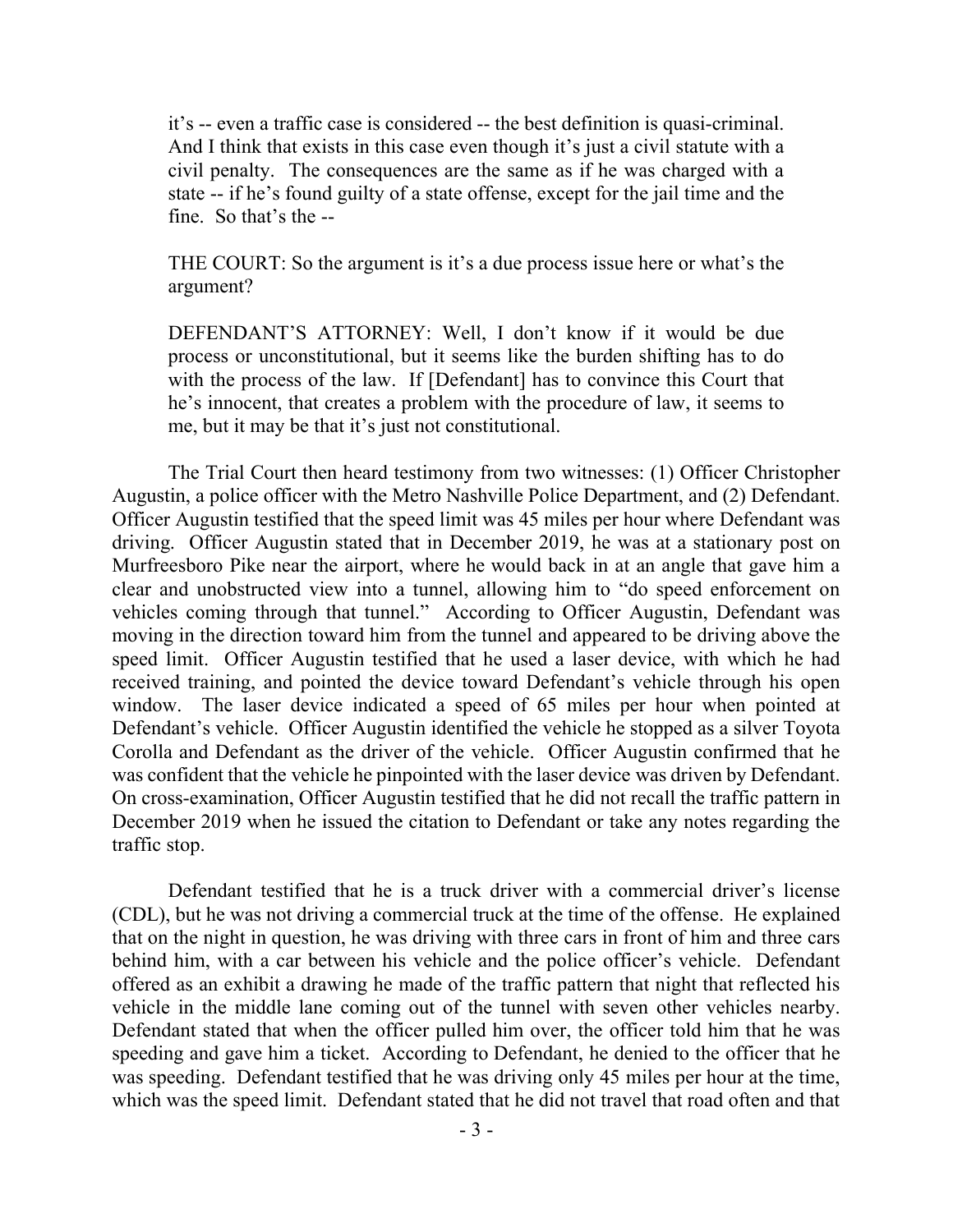he was not in a hurry. According to Defendant, he tries to "keep the speed limit" because he is a truck driver. Defendant stated that he was aware that a reckless driving conviction would result in seven points on his CDL license and explained that he would be unable to work as a truck driver with reckless driving on his record.

At the conclusion of trial, the following transpired between the Trial Court and Defendant's counsel:

DEFENDANT'S COUNSEL: And, Your Honor, I really don't believe that [Defendant] should have to prove that he's not reckless driving. As reckless driving is what he's charged with then that's what's going to go on his record.

THE COURT: I don't think [Defendant] has to prove a thing.

DEFENDANT'S COUNSEL: Well, according to the statute --

THE COURT: I'm not placing the burden on [Defendant].

DEFENDANT'S COUNSEL: All right. That's all I have, Your Honor.

Following a bench trial, the Trial Court entered an order, stating as follows:

Based upon all the evidence presented, the testimony of Metropolitan Nashville Police Department Officer Christopher Augustin, the testimony of the Defendant, and the argument of counsel, the Court finds that on December 28, 2019, the Defendant was driving his vehicle at a speed of sixty-five (65) miles per hour where the posted speed limit is forty-five (45) miles per hour along Murfreesboro Pike near the intersection of Knight Valley Drive.

\* \* \*

Accordingly, [Metro] has met its burden to prove that the Defendant was driving at a speed of twenty (20) miles per hour more than the posted speed limit on a metropolitan street. The Defendant presented no proof to rebut the presumption that the Defendant was driving in a wilful and wanton disregard for the safety of persons or property. Therefore, the Defendant is guilty of violating Metropolitan Code of Law § 12.68.180.

As a result, Defendant was ordered to pay a \$50 fine and all court costs. Defendant timely appealed to this Court.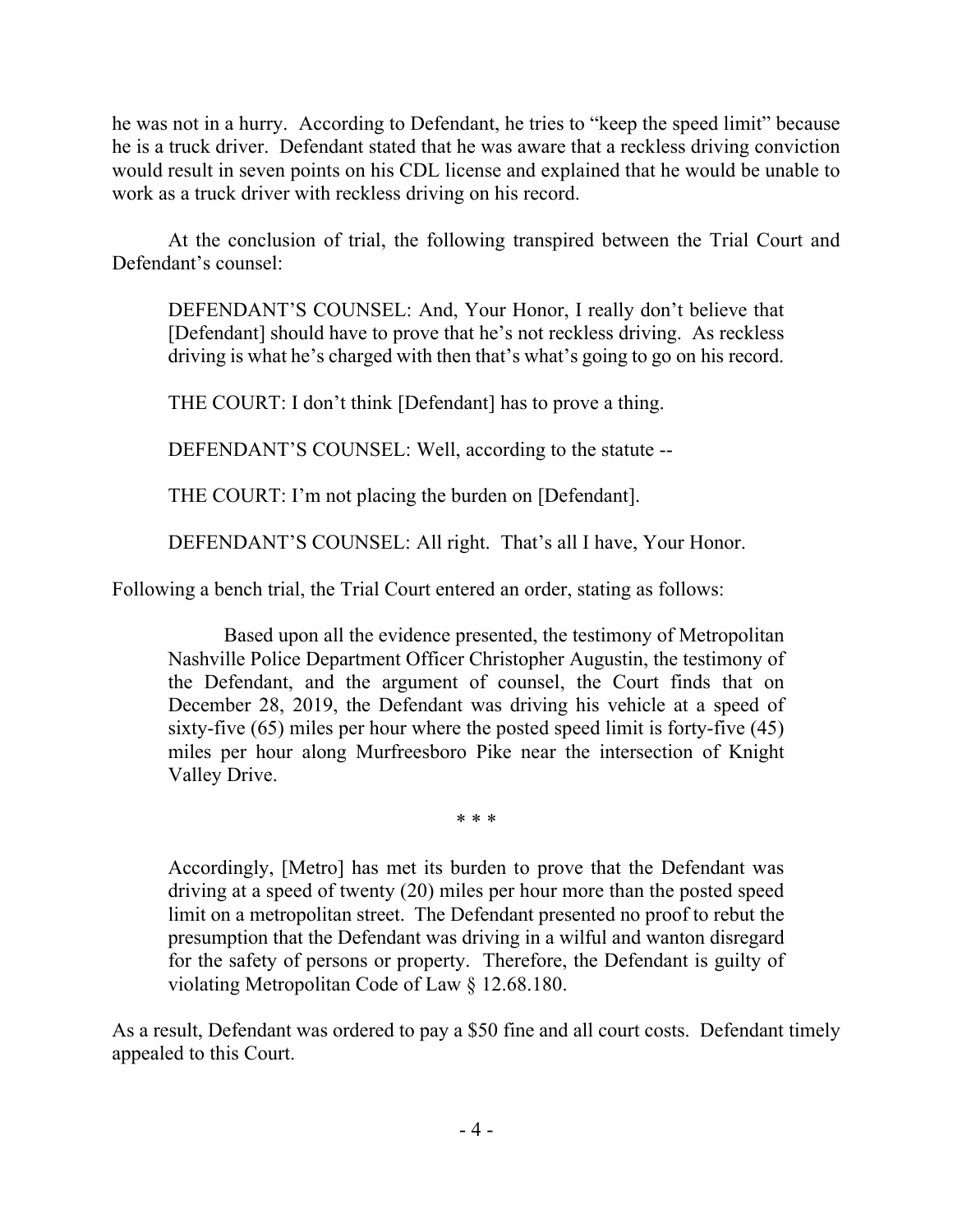#### **Discussion**

Although not stated exactly as such, Defendant raises the following issues for our review: (1) whether the Trial Court erred by finding Defendant guilty of reckless driving, pursuant to Metropolitan Code of Law § 12.68.180(A); (2) whether Metropolitan Code of Law  $\&$  12.68.180(A) violates Defendant's due process rights under the Tennessee Constitution, Article 1, § 8; and (3) whether Metro has jurisdiction to administer a "criminal-type punishment" due to violation of its ordinance and whether such punishment would violate Defendant's rights under the Tennessee Constitution, Article 1, § 16. Additionally, Metro raises one issue for our review: whether Defendant has waived any issues concerning whether Metropolitan Code of Law  $\S$  12.68.180(A) violates his rights under Tennessee Constitution, Article 1, §§ 8 and 16.

This case involved a bench trial. Our review is *de novo* upon the record, accompanied by a presumption of correctness of the findings of fact of the trial court, unless the preponderance of the evidence is otherwise. Tenn. R. App. P. 13(d); *Kelly v. Kelly*, 445 S.W.3d 685, 692 (Tenn. 2014). A trial court's conclusions of law are subject to a *de novo* review with no presumption of correctness. *Kelly*, 445 S.W.3d at 692.

We first address the arguments raised by Defendant concerning whether Metropolitan Code of Law § 12.68.180(A) violates Tennessee Constitution, Article 1, §§ 8 and 16 and Metro's argument that he waived those issues. Section 8 of Article 1 of the Tennessee Constitution provides: "That no man shall be taken or imprisoned, or disseized of his freehold, liberties or privileges, or outlawed, or exiled, or in any manner destroyed or deprived of his life, liberty or property, but by the judgment of his peers or the law of the land." Section 16 of Article 1 provides: "That excessive bail shall not be required, nor excessive fines imposed, nor cruel and unusual punishments inflicted."

In its brief, Metro argues that Defendant waived his constitutional arguments by failing to properly raise them during the trial court proceedings. Issues that have not been properly raised in the trial court proceedings generally cannot be argued for the first time on appeal. *Barnes v. Barnes*, 193 S.W.3d 495, 501 (Tenn. 2006). This rule also generally applies to constitutional attacks on the validity of a statute. *City of Memphis v. Shelby Cty.*, 469 S.W.3d 531, 560 (Tenn. Ct. App. 2015). As our Supreme Court has stated:

It has long been the general rule that questions not raised in the trial court will not be entertained on appeal and this rule applies to an attempt to make a constitutional attack upon the validity of a statute for the first time on appeal unless the statute involved is so obviously unconstitutional on its face as to obviate the necessity for any discussion.

*Lawrence v. Stanford*, 655 S.W.2d 927, 929 (Tenn. 1983). In his reply brief, Defendant argues that he was not required to file an answer or other responsive pleading in response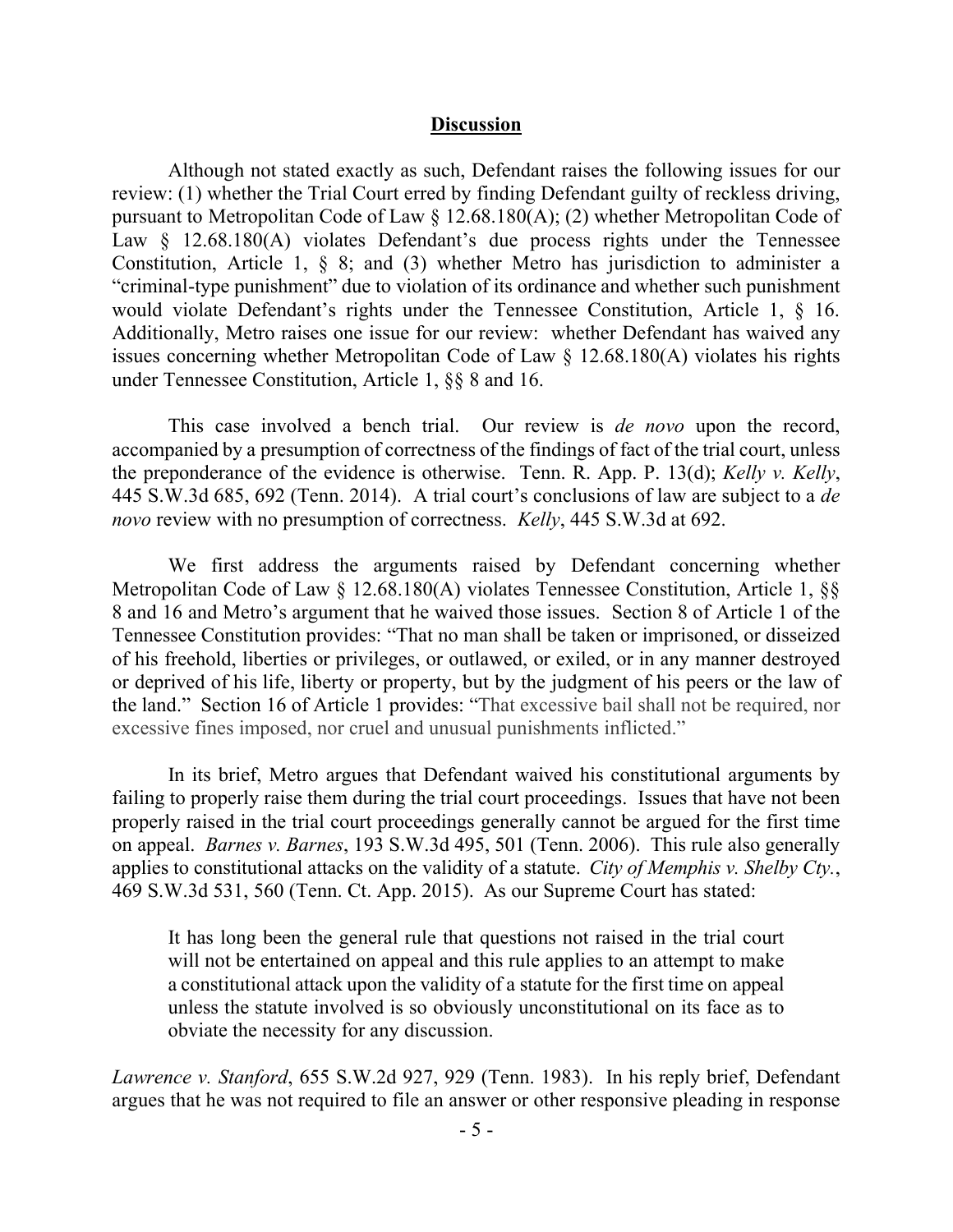to the traffic citation and that his counsel had asserted a challenge to the ordinance at issue in his opening and closing statements at trial.

Although Defendant argued that the ordinance was unconstitutional during opening statements, making vague references to the ordinance being unconstitutional or a violation of due process, his arguments concerning constitutionality of the ordinance were only minimally addressed by Defendant and the Trial Court's order is silent as to any constitutionality issue. "This is a court of appeals and errors, and we are limited in authority to the adjudication of issues that are presented and decided in the trial courts[.]" *Dorrier v. Dark*, 537 S.W.2d 888, 890 (Tenn. 1976). Our Supreme Court has found a constitutional issue waived when the party failed to raise the issue timely and only "minimally addressed" the issue. *See In re Adoption of E.N.R.*, 42 S.W.3d 26, 32 (Tenn. 2001). *See also In re M.L.P.*, 281 S.W.3d 387, 394 (Tenn. 2009) (stating that "[a] conclusory contention that a statute is unconstitutional, raised for the first time in closing argument . . . does not present an attractive issue for appellate review." (quoting *In re Adoption of E.N.R.,* 42 S.W.3d at 31)); *City of Memphis*, 469 S.W.3d at 561 (determining a constitutional challenge to be "late-raised [and] minimally addressed" when it was raised in a footnote of a pre-trial brief filed the day before trial (quoting *In re M.L.P.*, 281 S.W.3d at 394)). Regardless of whether raising an issue during opening arguments could be considered timely, it is clear that Defendant failed to include sufficient specificity as to the reasoning behind his argument that the ordinance was unconstitutional or a violation of due process.

We acknowledge that Defendant's counsel stated that the ordinance at issue is unconstitutional and referred vaguely to a violation of due process. However, Defendant's argument was not supported by any citation to any relevant constitutional provisions to which Defendant claimed it had violated. Defendant also provided the Trial Court with no case law or other guidance supporting his argument. Furthermore, when the Trial Court attempted to clarify the basis of Defendant's argument, Defendant's counsel stated: "Well, I don't know if it would be due process or unconstitutional, but it seems like the burden shifting has to do with the process of the law." Defendant clearly had not developed a rational and supported argument for the Trial Court to consider so it is unsurprising that the Trial Court did not address Defendant's constitutional issue in its order.

We agree with Defendant that in this appeal from General Sessions Court to Circuit Court, he was not required to file an answer in this matter to respond to the allegations against him. This, however, does not mean that Defendant is relieved of his obligation to properly raise an issue before the Trial Court. Defendant was not prohibited from filing an answer or a pre-trial motion challenging the constitutionality of the ordinance. Such an answer or motion, although not required, may well have been beneficial in providing sufficient basis for his constitutional challenges to the ordinance. During trial, Defendant failed to specify even minimal legal authority, including a lack of citations to the constitutional articles or sections the ordinance allegedly violated. Defendant merely made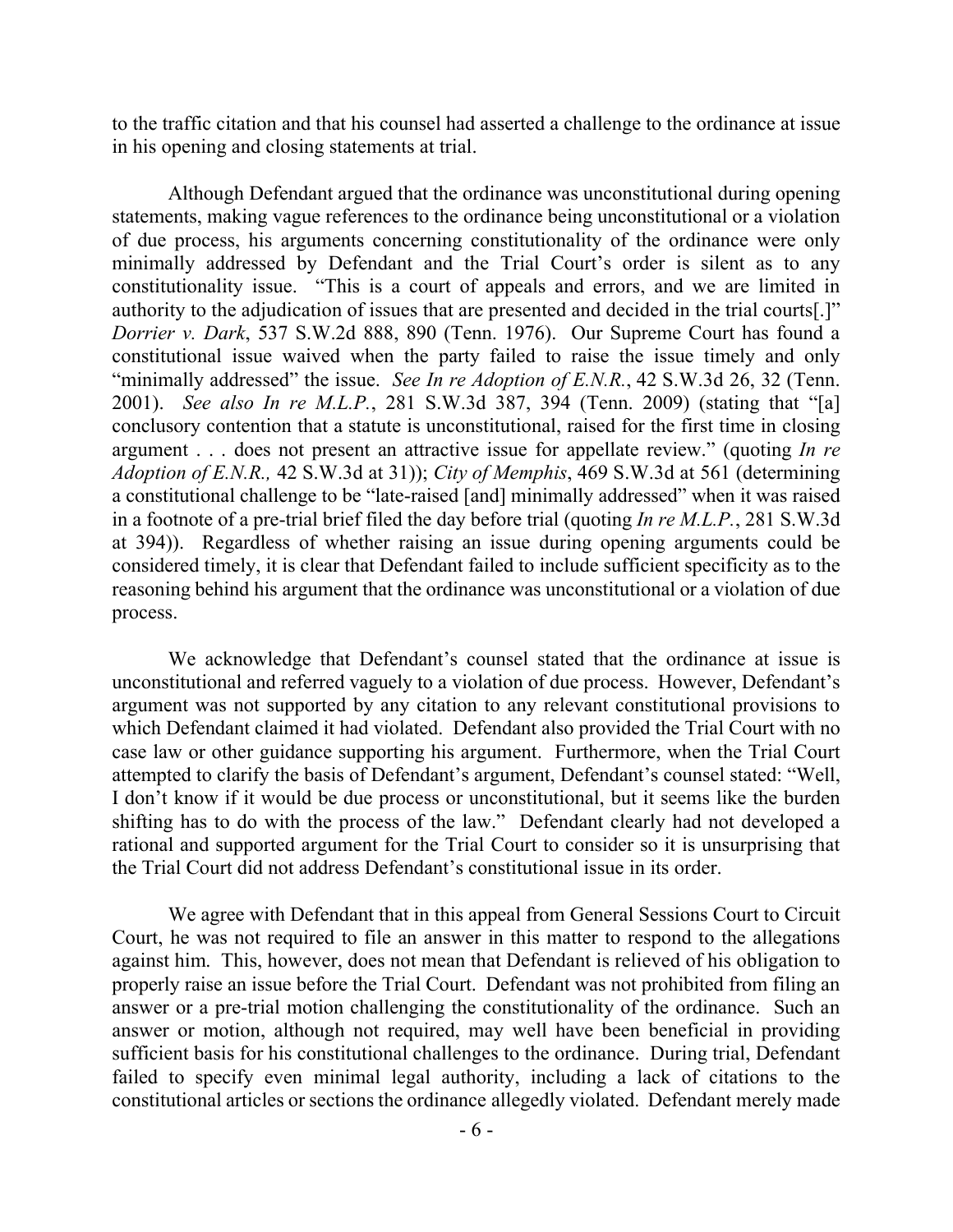vague references to the ordinance's unconstitutionality and its violation of due process but made no reference in the Trial Court proceedings to either section 8 or 16 of Article 1 of the Tennessee Constitution, the constitutional provisions which Defendant now argues apply.

Additionally, after the Trial Court made no mention in its order of any constitutional challenge to the ordinance at issue, Defendant did not file any motion or otherwise respond to bring the constitutional challenge to the Trial Court's attention. Defendant had opportunities to present a developed argument supported by legal authority to the Trial Court regarding the constitutionality of the city ordinance; however, he did not do so. Simply put, Defendant did not properly challenge the constitutionality of the ordinance at issue during the proceedings before the Trial Court. It was only on appeal that Defendant articulated an argument that included citations to the constitutional provisions that he alleges the ordinance violates and included specific reasoning behind his arguments. The ordinance in question, however, is not so obviously unconstitutional on its face as to obviate the necessity for any discussion. Because we hold that Metropolitan Code of Law § 12.68.180(A) is not unconstitutional on its face and Defendant failed to properly raise issues concerning its constitutionality before the Trial Court, we find that Defendant has waived these issues on appeal.

We next address Defendant's argument concerning whether the Trial Court erred in finding by a preponderance of the evidence that Defendant violated Metropolitan Code of Law  $\S$  12.68.180(A). Metropolitan Code of Law  $\S$  12.68.180(A) provides as follows:

It is unlawful for any person to drive any vehicle upon the streets of the metropolitan government or upon any private road or driveway or parking area in a wilful and wanton disregard for the safety of persons or property. Any person who drives any vehicle at a speed of fifteen or more miles per hour than the posted speed limit upon any streets of metropolitan government or upon any private road or driveway or parking area in any residence district shall be presumed to be driving in a wilful and wanton disregard for the safety of persons or property and the burden of proof shall be upon the driver to establish that they were not driving with such disregard.

In his brief, Defendant argues that Metropolitan Code of Law  $\S$  12.68.180(A) applies only to streets in a "residence district" and that the evidence presented shows that the area where Defendant was driving was not a "residence district" as intended in the ordinance. However, Metro argues that Defendant had not raised this issue with the Trial Court and that it "was not afforded the opportunity to present any evidence, or arguments, regarding the correct statutory interpretation of the ordinance." We agree with Metro that Defendant made no argument to the Trial Court concerning this interpretation of the ordinance, and we decline to address it for the first time on appeal. Therefore, we find that Defendant has waived this argument on appeal.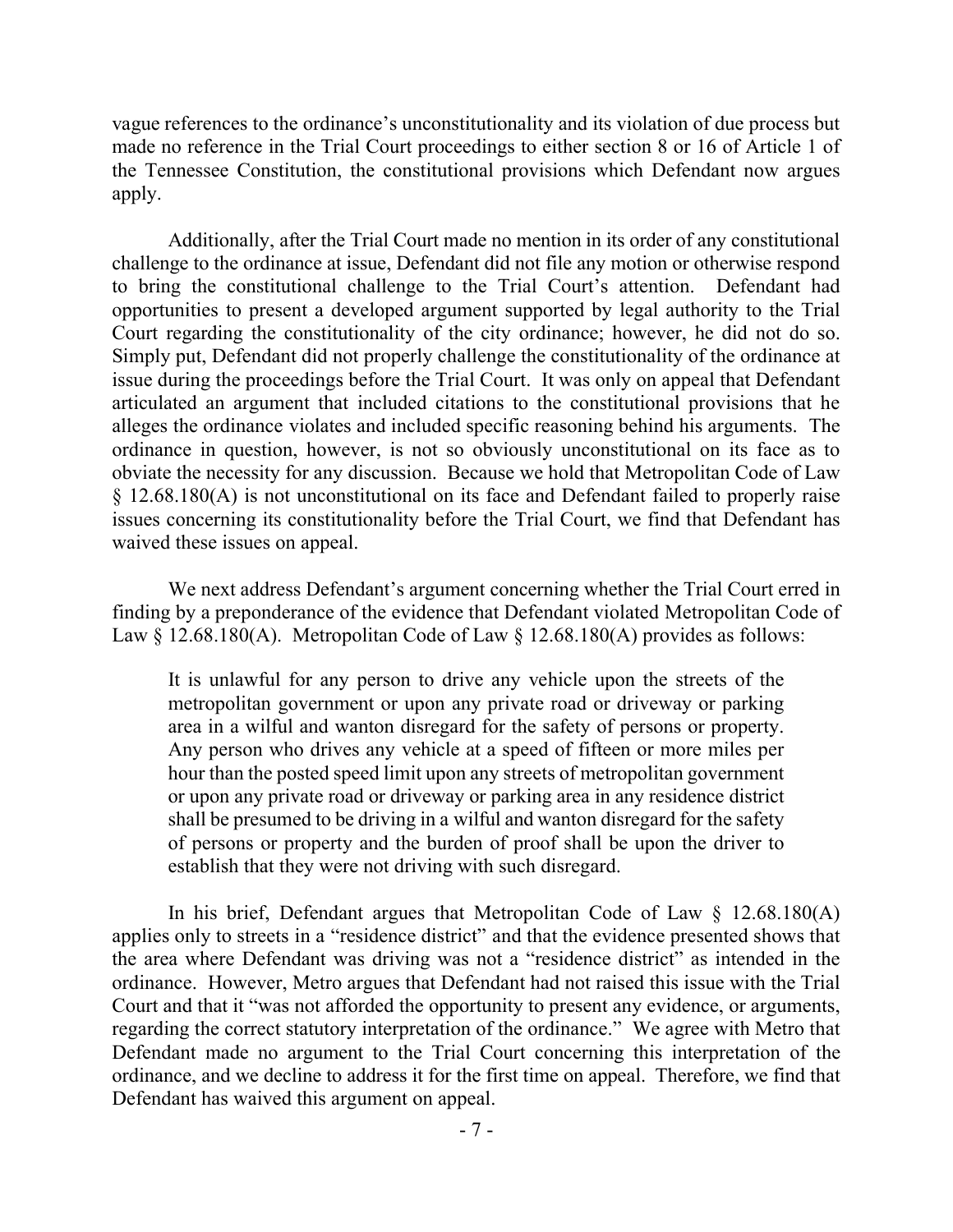Defendant argues that his speeding alone is not sufficient to prove reckless driving. Our Supreme Court has held that "under certain facts and circumstances excessive speed can be sufficient to sustain a conviction of reckless driving." *State v. Wilkins*, 654 S.W.2d 678, 680 (Tenn. 1983) (affirming a conviction for reckless driving for a defendant driving 120 miles per hour on a highway with hills and curves). As the *Wilkins* Court held, "we think it is within the discretion of the finder of fact to consider that a motor vehicle's speed can be so fast as to constitute willful and wanton disregard for persons or property, be it the person and property of the driver or others on the road or in the area." *Id*. The Court in *Wilkins* analyzed *Burgess v. State*, 369 S.W.2d 731 (Tenn. 1963), and acknowledged that "[d]riving at 20 miles an hour in and of itself is not willful and wanton disregard for another's safety" but that this excessive speed "coupled with a statute which prohibits speeds in excess of 15 miles per hour in school zones" was sufficient that a jury could determine a defendant was guilty of reckless driving. *Wilkins*, 654 S.W.2d at 679.

Although Defendant argued at trial that he was not speeding, the Trial Court credited Officer Augustin's testimony and found that Defendant had been speeding, driving his vehicle at a speed of 65 miles per hour in a 45-mile-per-hour zone, which was twenty miles per hour over the posted speed limit. The Trial Court further found that Defendant had not rebutted the presumption that he had been driving with "a willful and wanton disregard for the safety of persons or property." Other than testifying that he was not driving over the speed limit, Defendant presented no evidence to demonstrate that his driving was not "a willful and wanton disregard for the safety of persons or property." Defendant testified during trial that on the night in question, he was driving in an area with other vehicles present, with three vehicles driving ahead of him, three vehicles driving behind him, and one to his side. This fact establishing that Defendant was driving at an excessive speed in the midst of other vehicles supports the Trial Court's finding that Defendant was driving with "a willful and wanton disregard for the safety of persons or property." We hold that the evidence presented at trial supports the Trial Court's finding that Defendant violated Metropolitan Code of Law § 12.68.180(A).

We acknowledge that Defendant possesses a Commercial Driver's License (CDL) and that Tennessee Code Annotated  $\S$  55-10-306(b)(1) states that a magistrate or judge must immediately forward a copy of convictions for a traffic offense to the Tennessee Department of Safety. Defendant has argued that a conviction of reckless driving pursuant to Tennessee Code Annotated  $\S$  55-10-205(a) will result in a certain number of points on his individual's driver's license. *See* Tenn. Comp. R. and Regs. 1340-01-04-.03. Tennessee Code Annotated § 55-10-205(a) does not include the rebuttable presumption that is included in Metropolitan Code of Law  $\S$  12.68.180(A), and as Metro points out, the burden of proof is different in civil proceedings. Defendant's argument that a violation of Metropolitan Code of Law § 12.68.180(A) should not affect his ability to drive a vehicle or result in points added to his driver's license for reckless driving may be an issue for him to address with the Tennessee Department of Safety, the entity who maintains the driver